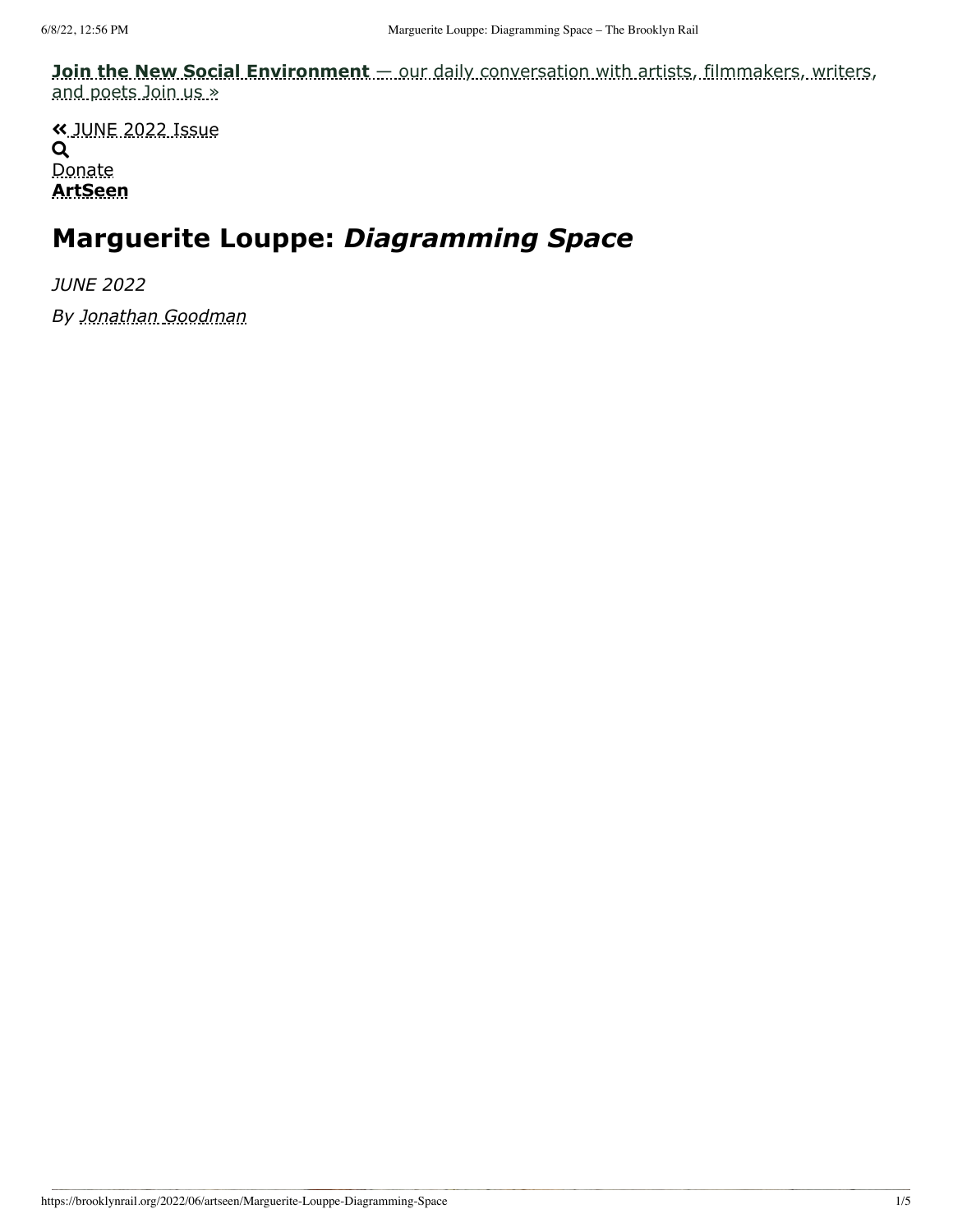

Marguerite Louppe, *Vue des buis à Truffières*, n.d. Oil on canvas, 32.3 x 39.6 inches. Courtesy Rosenberg & Co.

## **Rosenberg & Co.**

*Marguerite Louppe: Diagramming Space* April 19 – July 1, 2022

It is a mystery how the twentieth-century French painter Marguerite Louppe has escaped the recognition she has deserved for so long. Born in 1902 in eastern France, Louppe and her family moved to Paris shortly after her birth. Louppe studied at several academies there, including the Académie Julian, where her fellow students included Dubuffet, Duchamp, Bourgeois, and Maurice Brianchon, whom she married in 1934. She enjoyed success early in her career, showing at the Galerie Charpentier, a leading space for new artists, in 1936. Her style, a wonderful mixture of radiant realism and structural clarity, found expression in studies of buildings, interiors, and still lifes, all of them characterized by visionary precision and a sense of muted, enjoined color. We are so distant from this sort of art now that it might be hard for some to appreciate Louppe's extraordinary skill, which should not be characterized as major or minor, but rather as tellingly exact. Every once in a while, an artist comes along whose command of her medium evades traditional description, and while it is easy to note the influence of Cubist abstraction in Louppe's body of work, her paintings stand as independent statements given to a deliberate beauty outside of any general contextualization.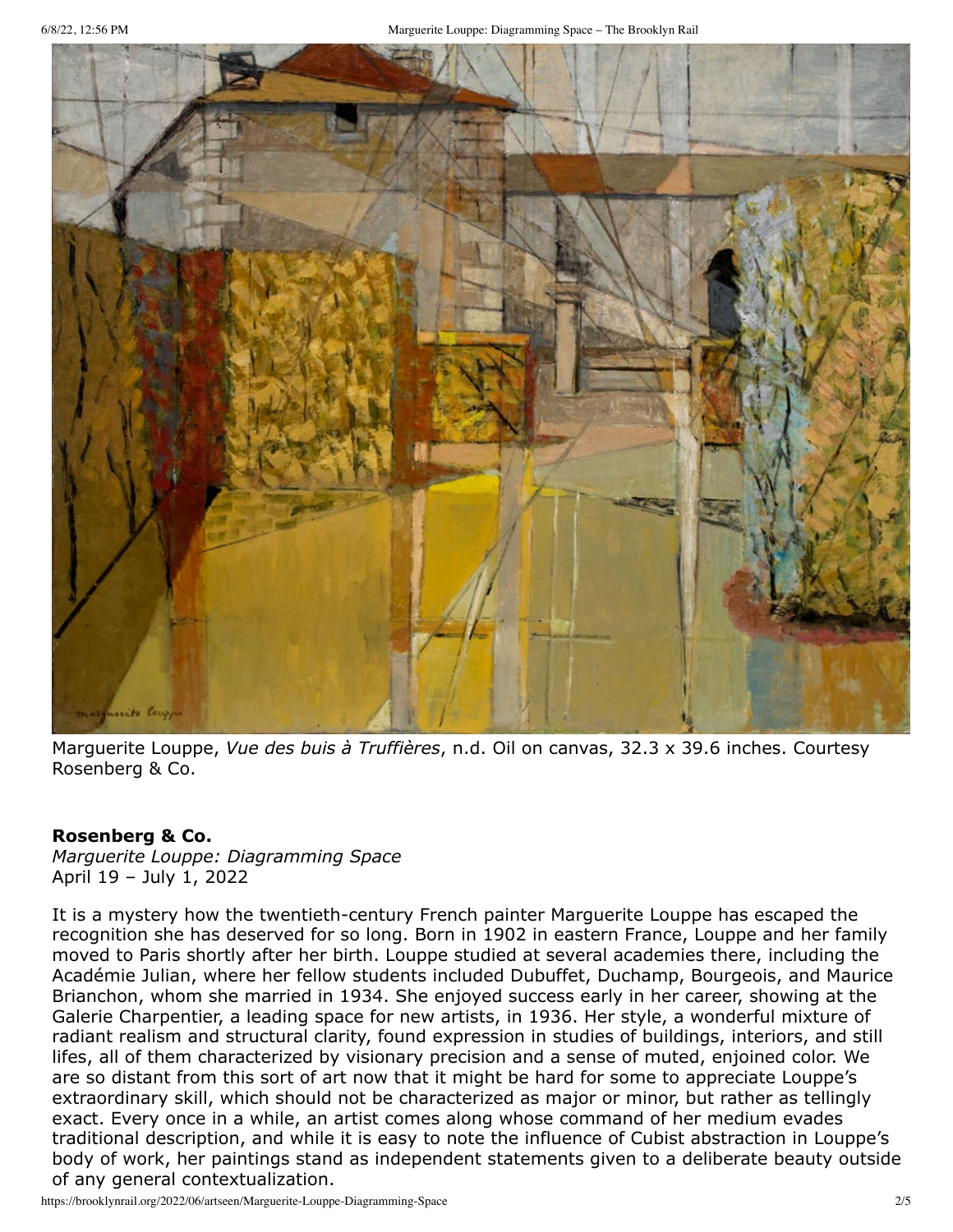6/8/22, 12:56 PM Marguerite Louppe: Diagramming Space – The Brooklyn Rail

*Vue des buis a Truffieres* (no date) consists of an exterior view of a building, made of gray stone. It has a red sloping roof and two chimneys. Just in front of the building is a pile of wood, stacked in regular fashion between two verticals. The rest of the painting is dominated by a yellow-brown yard, with white poles rising to the top of the composition. On the right is another large, contained bundle, with angled lines cutting across the upper third of the painting. These lines schematically divide the higher space, giving even the open air a structure. They also direct our gaze so that it crisscrosses the painting, establishing patterns of focus we can grasp and study. It is a beautiful painting making use of a conventional theme. *Nestor au salon* (no date) shifts to an interior, dominated by a warm brown cupboard, filled with white crockery; a table of brown wood; and a charming portrait of a dachshund, presumably a family pet, who sits on a chair with a high back next to the table. To the left of the painting, we see a good-sized clay pot holding a large plant with green and yellow leaves; on top of the table there is a patterned rug, mostly in red; and in the back, against the wall, two chairs with open backs. As a testament to a calm and beatific life, the painting communicates a genuine warmth—an atmosphere not found often today.